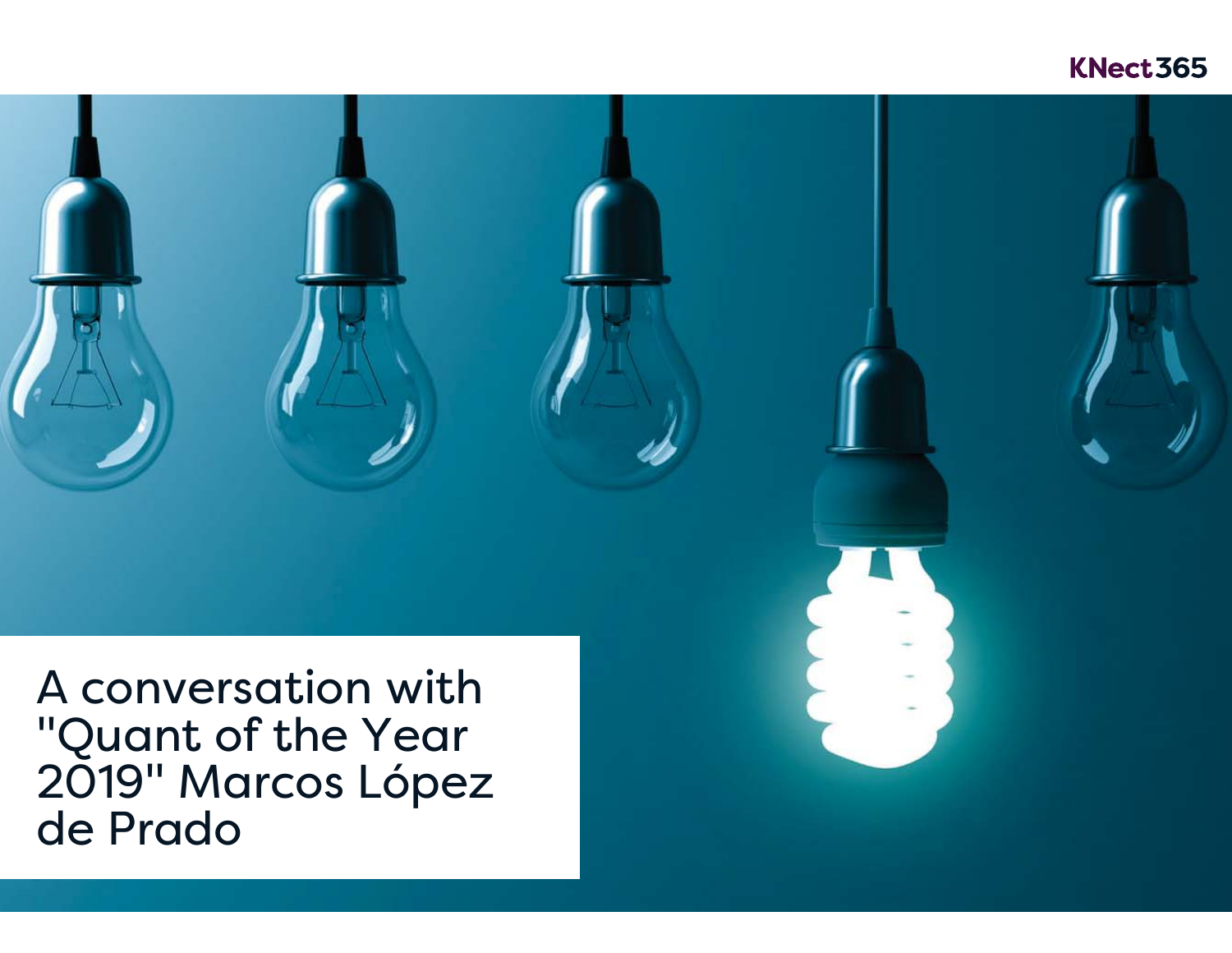<u>Marcos López de Prado</u> has been named "Quant of the Year 2019" by The Journal of Portfolio Management, for his numerous contributions to the field of financial machine learning. He has just launched "True Positive Technologies," a firm that develops machine learning algorithms for institutional investors. We sat with him to discuss the state of quant.

#### Do quantitative investments work?

Before I answer that question, we should differentiate between math-quant and econ-quant firms.

Math-quant firms are those founded and led by mathematicians, physicists, computer scientists, engineers, etc. They include the best performing hedge funds in history, with Sharpe ratios often in excess of 2: Renaissance Technologies, Two Sigma, DE Shaw, Capital Fund Management, TGS, PDT, Citadel, etc. They apply <sup>a</sup> wide range of cutting-edge statistical tools, including machine learning. Math-quants are empiricists, not dogmatists: they derive theories from their rigorous analysis of large amounts of data.

Econ-quant firms are those founded and led by

economists. Their quantitative toolkit is mostly comprised of econometric analysis and other classical statistical methods. Their studies oftenfollow <sup>a</sup> familiar process: form <sup>a</sup> theory, select <sup>a</sup> dataset, run thousands of linear regressions, report the result with the lowest p-value. Their findings are prone to selection bias (reporting only positive outcomes, while not disclosing all failed experiments) and confirmation bias (testing only hypotheses suggested by theories). Because of these biases, most discoveries in financial economics are false. Their performance so far has disappointed investors in general, even when their goal was only to deliver Sharpe ratios between 0.5 and 1.

To learn more about the differences betweenmath-quants and econ-quants, read "Finance as



What's the difference between machine learning and traditional econometric tools used in financeand why do some machine learning funds continue to fail? We asked Marcos López de Prado, CIO of True Positive Technologies, and Professor of Practice at Cornell University.

an industrial science" and "Who needs a Newtonian finance" (with Prof. Frank Fabozzi).

### **Does factor investing work?**

Yes, but not in the way that it is often implemented by econ-quant firms. First, individual economic factors do not work equally well under all financial regimes. There are no all-weather factors, and it is important to weight factors according to their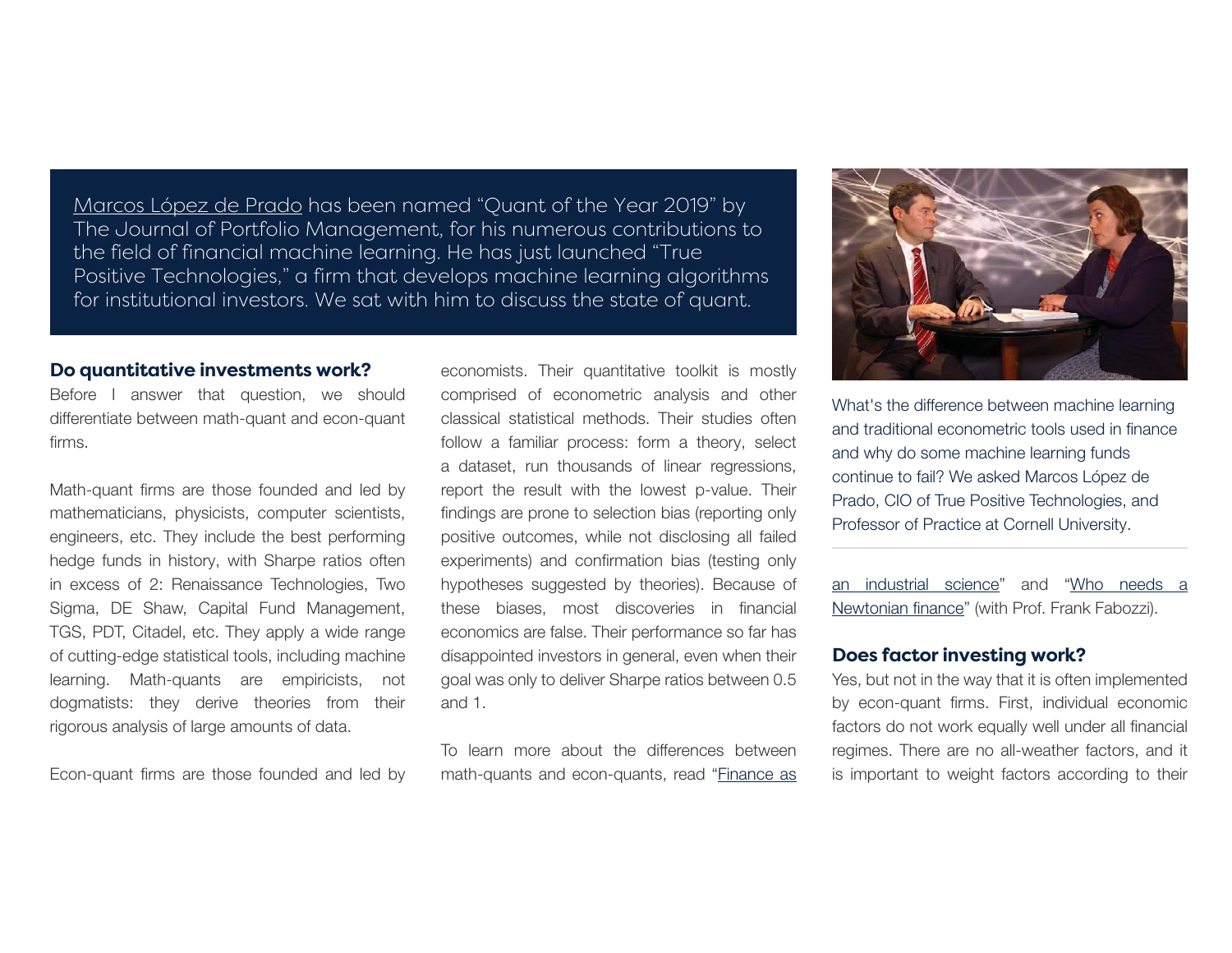## $66$

"Investors will continue to drive management fees towards zero, which means that these firms have a shrinking budget for research. With diminishing revenue, they will not be able to attract and retain top talent, which will hinder their modernisation, leading to further underperformance and fee compression."

Prof. Marcos López de Prado, Cornell University

idoneity under the prevailing financial regime. Recognising those regimes requires machine learning techniques. Second, most of the alpha comes from unstructured datasets, precisely because they are hard to model. The complexity of these datasets is beyond the grasp of Econometrics. The most profitable economic factors are the ones uncovered through machine learning. See my presentation "The 7 Reasons Most Econometric Investments Fail" for additionalexamples of how econometric methods have led to false investment strategies.

### **Isn't it true that some econ-quant** firms have started to experiment with **machine learning?**

According to the press, yes. But I suspect that many of these public announcements are primarily <sup>a</sup> marketing ploy, in an attempt to appease investors after years of mediocre results and pressures to reduce fees. There are two reasons for this reluctance to modernise. First, for years some quant-econ firms have publicly criticised machine learning, based on their false belief that it is <sup>a</sup> black box. It is hard for them to acknowledge their obsolescence. Second, young economists are willing and eager to apply modern statistical tools, however the old guard within quant-econ

firms has an agency problem. They perceive modernity as <sup>a</sup> threat to their authority and status. In this internal struggle, the leadership may undermine or backpedal the modernisation effort, in order to preserve the balance of power.

### **What's the future of econ-quant firms ,**

Unattractive, unless they undergo <sup>a</sup> methodological revolution. I stress the need for <sup>a</sup> revolution, because an evolution is too little too late. Given the lackluster performance of econquant firms, investors will continue to drive management fees towards zero, which means that these firms have <sup>a</sup> shrinking budget for research. With diminishing revenue, they will not be able to attract and retain top talent, which will hinder their modernisation, leading to further underperformance and fee compression. It's very hard for them to escape this vicious circle. With external help from machine learning experts, <sup>a</sup> few econ-quant firms may be able to change course and succeed. The rest will go down the path of Kodak.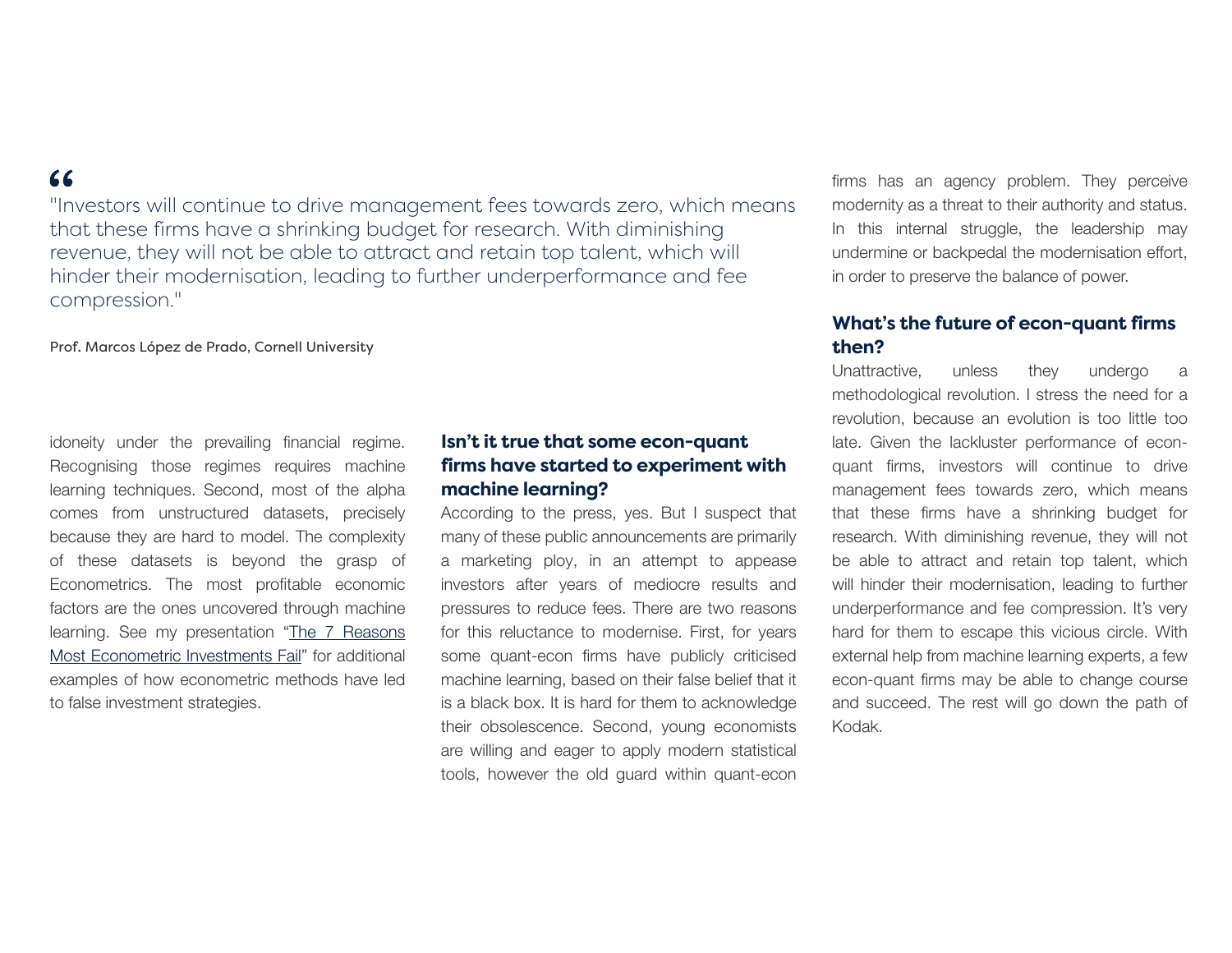# **QuantMinds Americas**

9-11 September 2019 | Fairmont Copley Plaza - Boston, Boston

**Modelling. Trading.** Innovation.

## Meet Marcos López de Prado

Join us now

Learn about the *7 reasons* why econometric investments fail

### **What should institutional investors do?**

Given the above, institutional investors have three alternatives: First, invest in math-quant firms. This is not an ideal solution for all institutions, because their products can be expensive, shared among many clients, and opaque. Second, invest in strategy factories: firms that develop customised investment strategies and sell their signals. Because investors keep the custody of the assets, strategy factories are extremely cost-efficient, and they can offer good performance at very low fees. Customisation provides differentiation, and nocustody means full portfolio transparency. Third, insource investment processes. By this I mean running in-house processes that are typically outsourced to quant managers. For example, research typically consumes only <sup>a</sup> small fraction of the costs of quant asset managers, yet, when you think about it, everything else they offer is redundant. Firms that insource investmentprocesses could achieve <sup>a</sup> 90% reduction in costs. I believe that's the future of finance forinstitutional investors: To disintermediate theindustry by empowering firms through insourcing. Machine learning enables all of the above.

### **Is that why you founded True Positive Technologies?**

Yes. Beyond all the hype that surrounds AI, ML algorithms produce demonstrably better solutions than traditional quant approaches in 10 critical investment problems. For years, investors have asked me why I hadn't launched <sup>a</sup> firm to offer these state-of-the-art solutions to investors.Following the sale of some of my patents last April, I have finally accumulated the capital I needed to satisfy their demand. The feedback we've got so far is extremely encouraging, and we have <sup>a</sup> strong pipeline of projects involving some of the largest institutional investors worldwide. Traditional asset managers cannot compete with our fee structure, because research is our only cost: investors pay exactly for what they need, without redundancies. The mission of True PositiveTechnologies is to help bring asset management into the 21st century.

Prof. Marcos López de Prado is the CIO of True Positive Technologies, and a professor of practice at Cornell University's School of Engineering. For more information about his research, visit www.TruePositive.com and www.QuantResearch.org